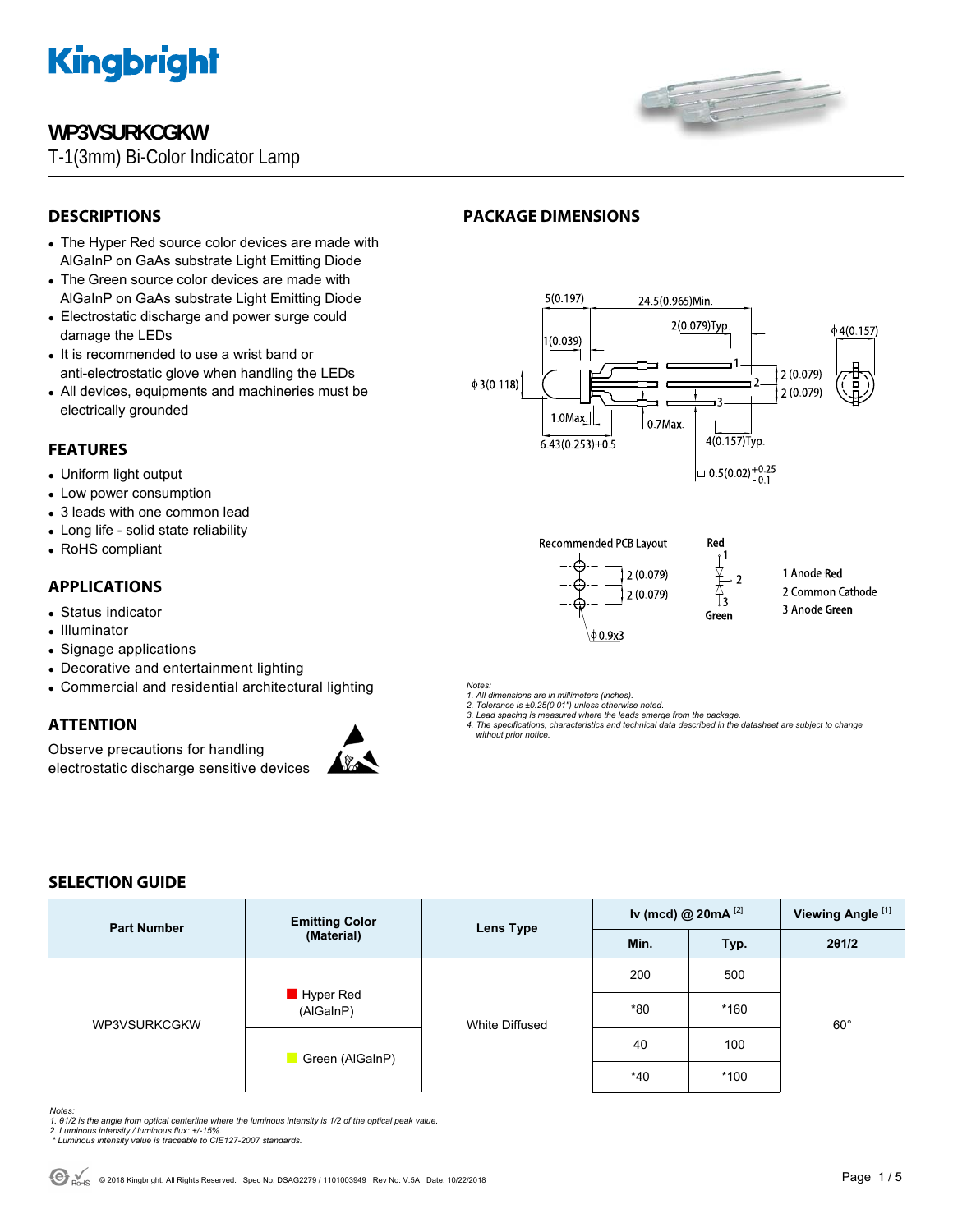# **ELECTRICAL / OPTICAL CHARACTERISTICS at T<sub>A</sub>=25°C**

| <b>Parameter</b>                                    | Symbol                     | <b>Emitting Color</b>     | Value       |                          |             |
|-----------------------------------------------------|----------------------------|---------------------------|-------------|--------------------------|-------------|
|                                                     |                            |                           | Typ.        | Max.                     | <b>Unit</b> |
| Wavelength at Peak Emission $I_F$ = 20mA            | $\Lambda_{\rm peak}$       | Hyper Red<br>Green        | 645<br>574  | $\overline{a}$           | nm          |
| Dominant Wavelength $I_F = 20 \text{mA}$            | $\lambda_{\text{dom}}$ [1] | <b>Hyper Red</b><br>Green | 630<br>570  |                          | nm          |
| Spectral Bandwidth at 50% Φ REL MAX<br>$I_F = 20mA$ | Δλ                         | <b>Hyper Red</b><br>Green | 28<br>20    | $\overline{a}$           | nm          |
| Capacitance                                         | C                          | Hyper Red<br>Green        | 35<br>15    | $\overline{\phantom{0}}$ | pF          |
| Forward Voltage $I_F$ = 20mA                        | $V_F$ <sup>[2]</sup>       | <b>Hyper Red</b><br>Green | 1.95<br>2.1 | 2.5<br>2.5               | v           |
| Reverse Current ( $V_R$ = 5V)                       | $\mathsf{I}_{\mathsf{R}}$  | <b>Hyper Red</b><br>Green |             | 10<br>10                 | uA          |

*Notes:* 

1. The dominant wavelength (λd) above is the setup value of the sorting machine. (Tolerance λd : ±1nm. )<br>2. Forward voltage: ±0.1V.<br>3. Wavelength value is traceable to CIE127-2007 standards.<br>4. Excess driving current and /

## **ABSOLUTE MAXIMUM RATINGS at T<sub>A</sub>=25°C**

| Parameter                               | Symbol                   | Value               |       |             |  |
|-----------------------------------------|--------------------------|---------------------|-------|-------------|--|
|                                         |                          | <b>Hyper Red</b>    | Green | <b>Unit</b> |  |
| Power Dissipation                       | $P_D$                    | 75                  | 75    | mW          |  |
| Reverse Voltage                         | $V_{R}$                  | 5                   | 5     | $\vee$      |  |
| Junction Temperature                    | $T_i$                    | 115                 | 115   | $^{\circ}C$ |  |
| <b>Operating Temperature</b>            | $T_{op}$                 | $-40$ to $+85$      |       | $^{\circ}C$ |  |
| Storage Temperature                     | $T_{\text{stg}}$         | $-40$ to $+85$      |       | $^{\circ}C$ |  |
| DC Forward Current                      | IF.                      | 30                  | 30    | mA          |  |
| Peak Forward Current                    | $I_{FM}$ <sup>[1]</sup>  | 185                 | 150   | mA          |  |
| Electrostatic Discharge Threshold (HBM) | $\overline{\phantom{a}}$ | 3000                | 3000  | $\vee$      |  |
| Lead Solder Temperature <sup>[2]</sup>  |                          | 260°C For 3 Seconds |       |             |  |
| Lead Solder Temperature <sup>[3]</sup>  |                          | 260°C For 5 Seconds |       |             |  |

Notes:<br>1. 1/10 Duty Cycle, 0.1ms Pulse Width.<br>2. 2mm below package base.<br>4. Relative humidity levels maintained between 40% and 60% in production area are recommended to avoid the build-up of static electricity – Ref JEDEC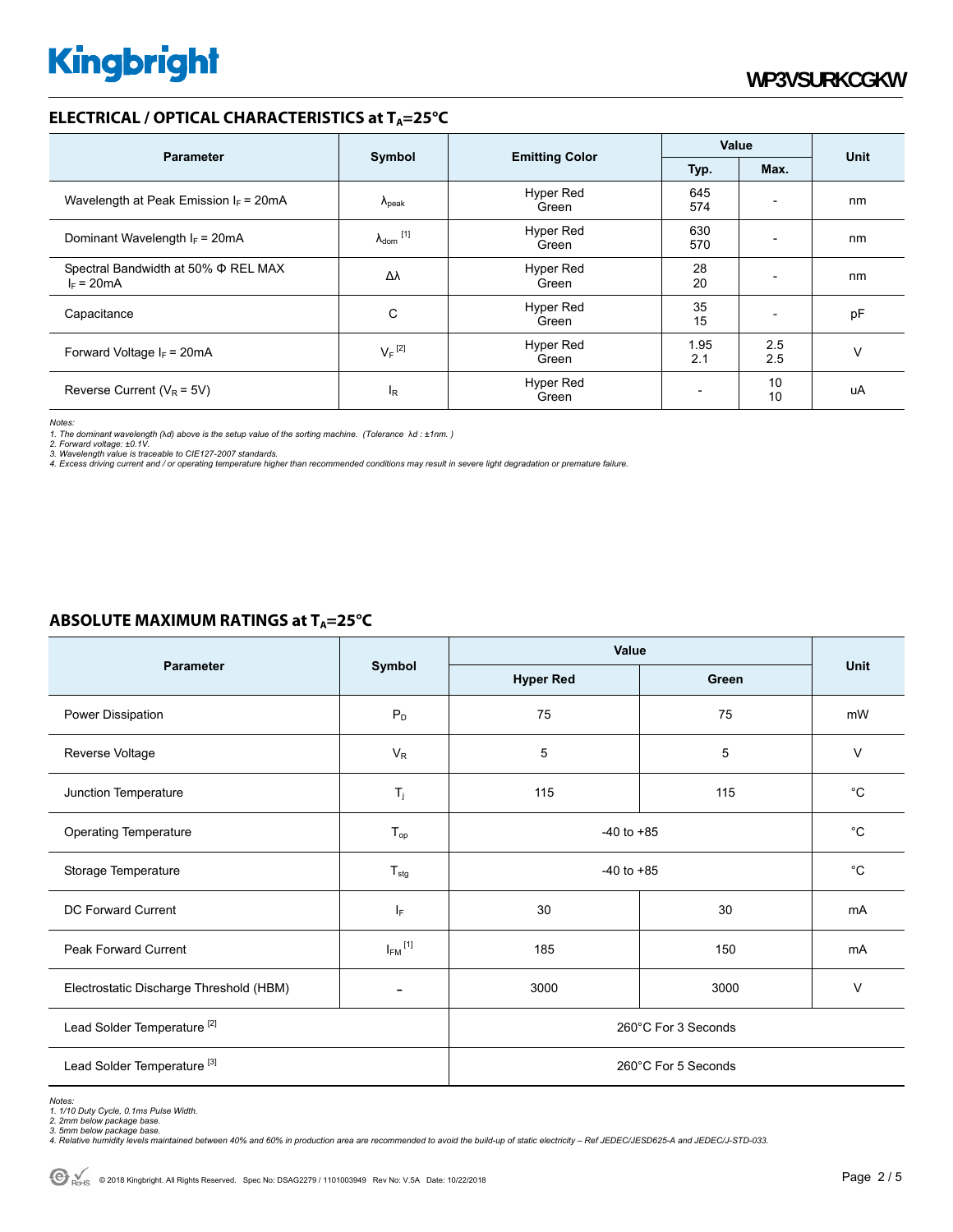# **Kingbright**

# **WP3VSURKCGKW**

# **TECHNICAL DATA**



0.0 0.5 1.0 1.5 2.0 2.5

 $T_a = 25 °C$ 

**Luminous Intensity vs. Forward Current**

#### **SPATIAL DISTRIBUTION**



 $T_a = 25^\circ C$ 

 $\ddot{a}$ 

ပ္ပ

## **HYPER RED**



**Ambient Temperature**















**Ambient Temperature**







0 10 20 30 40 50

Forward current (mA)



-40 -20 0 20 40 60 80 100 Ambient temperature (°C)



#### **RECOMMENDED WAVE SOLDERING PROFILE**



#### *Notes:*

- *1. Recommend pre-heat temperature of 105°C or less (as measured with a thermocouple attached to the LED pins) prior to immersion in the solder wave with a maximum solder bath temperature of 260°C*
- 
- *2. Peak wave soldering temperature between 245°C ~ 255°C for 3 sec (5 sec max). 3. Do not apply stress to the epoxy resin while the temperature is above 85°C.*
- *4. Fixtures should not incur stress on the component when mounting and during soldering process. 5. SAC 305 solder alloy is recommended. 6. No more than one wave soldering pass.*
-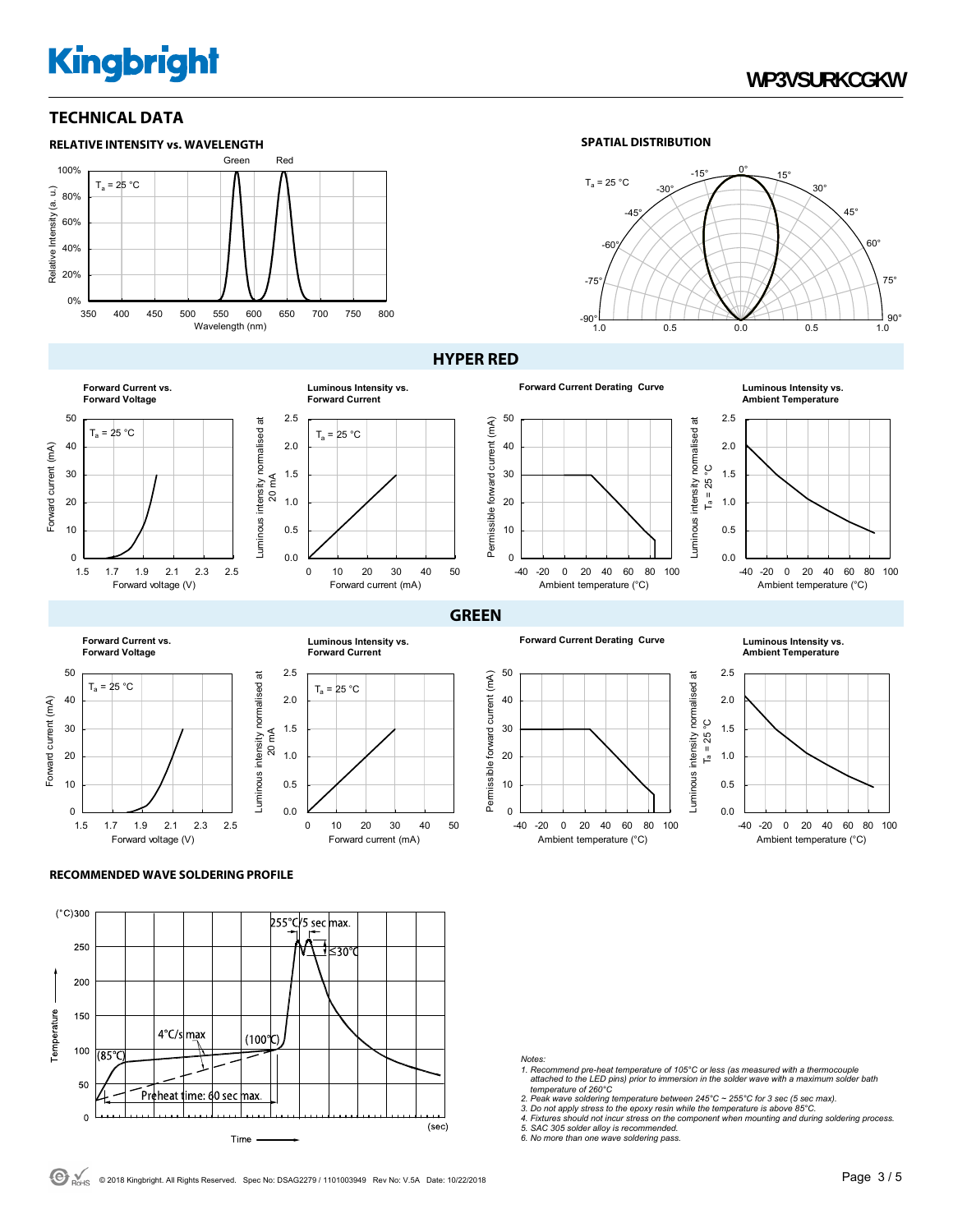# **Kingbright**

# **WP3VSURKCGKW**

## **PACKING & LABEL SPECIFICATIONS**



## **PRECAUTIONS**

## **Storage conditions**

- 1. Avoid continued exposure to the condensing moisture environment and keep the product away from rapid transitions in ambient temperature.
- 2. LEDs should be stored with temperature  $\leq 30^{\circ}$ C and relative humidity < 60%.
- 3. Product in the original sealed package is recommended to be assembled within 72 hours of opening. Product in opened package for more than a week should be baked for 30 (+10/-0) hours at 85  $\sim$  100 $^{\circ}$ C.

## **LED Mounting Method**

1. The lead pitch of the LED must match the pitch of the mounting holes on the PCB during component placement. Lead-forming may be required to insure the lead pitch matches the hole pitch. Refer to the figure below for proper lead forming procedures. *Note 1-3: Do not route PCB trace in the contact area between the leadframe and the PCB to prevent short-circuits.* 



2. When soldering wires to the LED, each wire joint should be separately insulated with heat-shrink tube to prevent short-circuit contact. Do not bundle both wires in one heat shrink tube to avoid pinching the LED leads. Pinching stress on the LED leads may damage the internal structures and cause failure.



LED

 $(Fig. 1)$ 

Spacer



- 3. Use stand-offs *(Fig.1)* or spacers *(Fig.2)* to securely position the LED above the PCB. LED 4. Maintain a minimum of 3mm clearance between the base of the LED lens and the first lead bend *(Fig. 3 ,Fig. 4).*
	- 5. During lead forming, use tools or jigs to hold the leads securely so that the bending force will not be transmitted to the LED lens and its internal structures. Do not perform lead forming once the component has been mounted onto the PCB. *(Fig. 5 )*

 $(Fig. 2)$